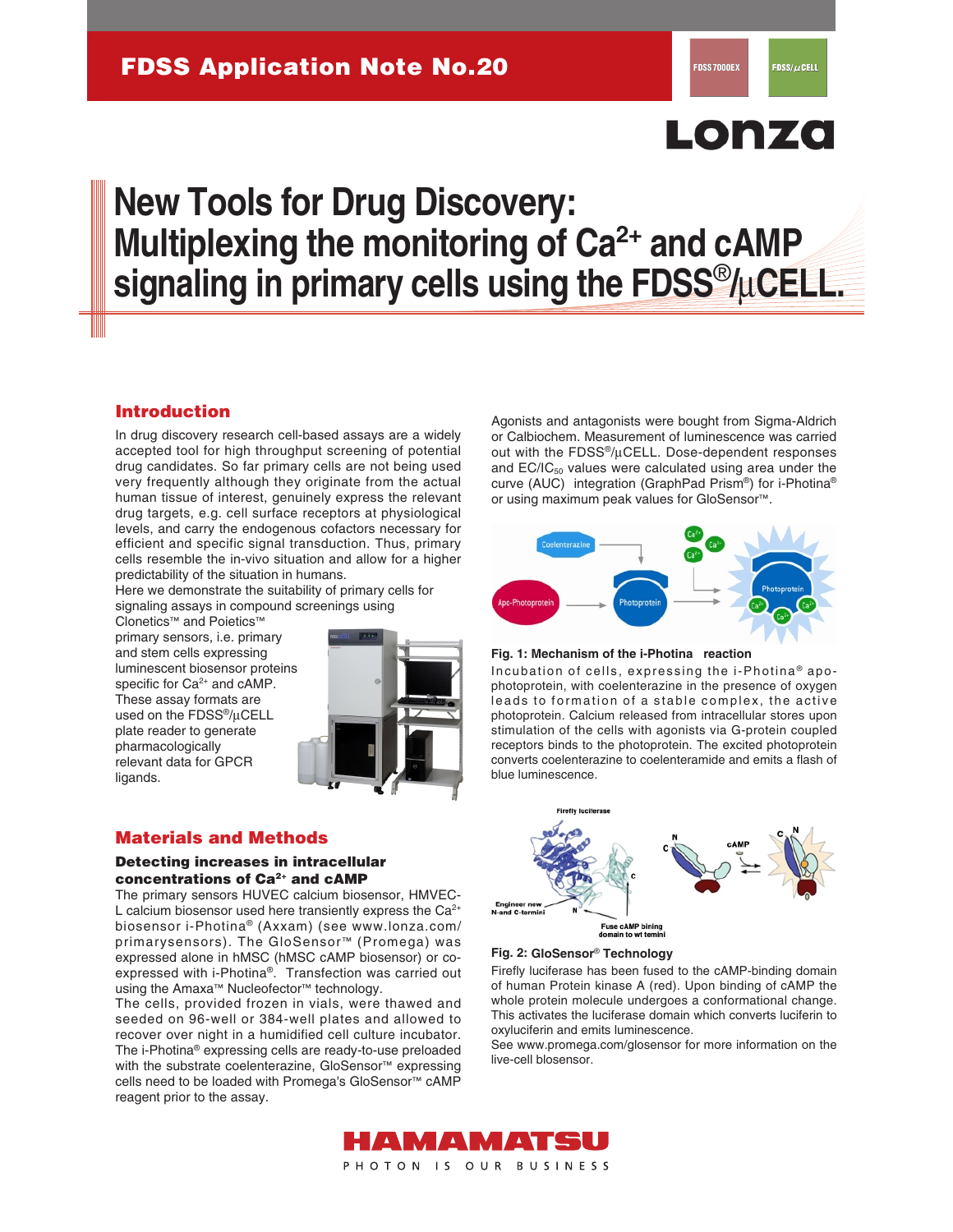## **Settings of the FDSS® /**µ**CELL**

Sensitivity was always set to 5, dispense height was 2 mm in all cases, dispense speed was 50  $\mu$ L/sec for i-Photina® in 384-well and GloSensor™ (96-well only), 150 µL/sec for i-Photina® in 96-well. Detection interval was 2 sec for i-Photina®, 10 sec for GloSensor™.

Optimizing the settings included increasing the dispense speed from 50 to 150 µL/sec for i-Photina® in 96-well plate which led to increase in signal intensity. Altering dispense height in the range from 0.8 mm to 4 mm did not change luminescence intensity.

Slightly decreasing the detection area per well to 5×5 pixels for 384-well and 14×14 pixels for 96-well plates was necessary to reduce luminescence crossover to neighbouring wells on white plates.

## **Results**

#### **Specific stimulation and inhibition of GPCRmediated signaling**

The FDSS<sup>®</sup>/µCELL has been used to record flash luminescence as well as glow luminescence from different primary sensors in 96-well and 384-well assay formats. The FDSS®/µCELL offers the benefit of dispensing agonists into multiple samples in one step and recording the luminescence of all samples simultaneously.

The primary sensors assay system is well suited to generate pharmacologically relevant data for substances that trigger Ca2+-dependent and cAMP-dependent signaling. Agonists for different classes of GPCRs (histamine receptors, purinergic receptors, β2-adrenergic receptors) clearly showed dose-dependent responses with the HUVEC and HMVEC-L calcium biosensor and the hMSC cAMP biosensor yielding  $EC_{50}$  values consistent with published data (Fig.3 & 4).

Z' factor was well above 0.5 for all three systems (data not shown).

The cAMP-mediated response to isoproterenol, an agonist of the β2-adrenergic receptor, could be specifically inhibited through propranolol, a known antagonist of this receptor, generating an  $IC_{50}$  (Fig.4) in line with published data.



#### **HUVEC and HMVEC-L calcium biosensors respond Fig. 3: to physiological ligands of cell surface GPCRs.**

The assay was performed in a white 384-well plate as described in Materials and Methods. EC<sub>50</sub> values (HUVEC: histamine 5.6 µM, ATP 34 µM; HMVEC-L ATP 2.3 µM) are consistent with published data.



#### **Response of hMSC cAMP biosensor to GPCR ligand Fig. 4: can be specifically inhibited by an antagonist.**

The assay was carried out in white 96-well plate as described in Materials and Methods. Data calculated from maximum peak values. The  $IC_{50}$  value of 16 nM for propranolol and the  $EC_{50}$  of 65 nM for isoproterenol are in line with published data.

**FDSS Application Note No.20**

**FDSS Application Note No. 20** 

**FDSS7000EX**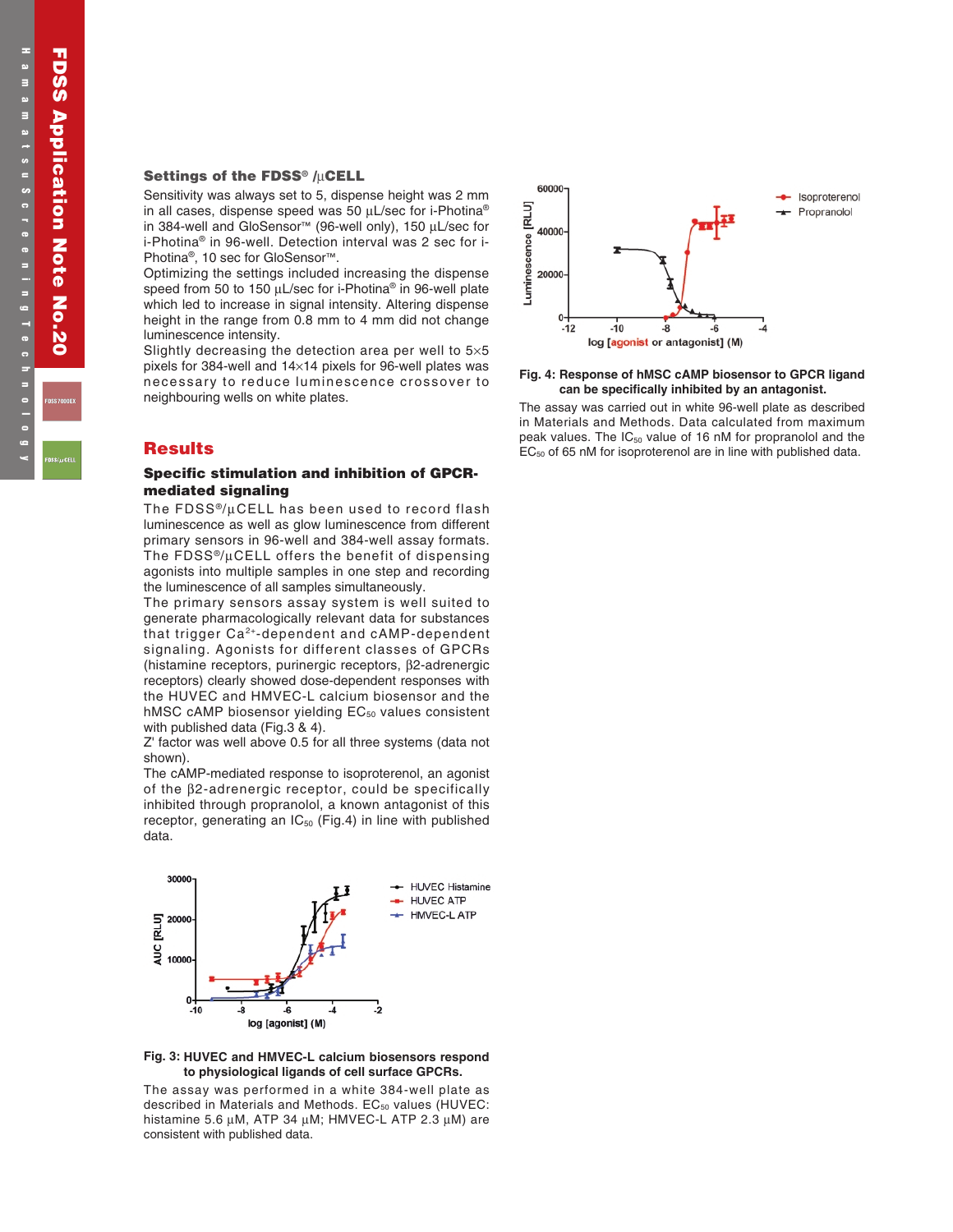**FDSS Application Note No.20**

**FDSS Application Note No.20** 

**FDSS7000EX**

#### **Consecutive detection of calcium and cAMP signaling in one sample**

With hMSC co-expressing both biosensors it is possible to monitor Ca<sup>2+</sup>-dependent and cAMP-dependent signaling in one sample. The cells were triggered simultaneously with two ligands specific for the histamine and for the prostaglandin  $E_1$  receptor. The i-Photina<sup>®</sup> signal appears a few seconds after addition of the agonists and vanishes before the GloSensor™ luminescence rises which takes several minutes. As the two different luminescence signals appear consecutively they can easily be distinguished.





#### **Multiplexing detection of intracellular Ca2+ and Fig. 5: cAMP levels in hMSC co-expressing both biosensors**

The assay was carried out in a white 96-well plate as described in materials and methods. Two agonists were dispensed at the same time (indicated by red arrow) into each sample. i-Photina® flash luminescence was recorded immediately every 2 seconds for a total of 36 seconds (A), followed by measuring GloSensor™ glow luminescence every 10 seconds for 25 minutes (B).

## **Conclusion**

Primary cells transiently transfected with either the calcium biosensor i-Photina®, the cAMP-sensitive GloSensor™ or co-transfected with both are available as ready-to-use tools for drug discovery research. They are a groundbreaking robust new assay system for detecting intracellular secondary messenger-dependent signaling upon stimulation with physiological and synthetic agonists. This was demonstrated for four different classes of Gprotein coupled receptors in dose-dependent manners for two plate formats. Using the FDSS®/µCELL it has been possible to consecutively monitor on one instrument Ca<sup>2+</sup>dependent as well as cAMP-dependent signaling in one sample, simultaneously stimulated with the respective agonists. The FDSS®/µCELL reader is very well suited to reproducibly generate reliable pharmacologically relevant data with low variability from the Clonetics™ and Poietics™ primary sensors assay system.

### **Authors**

Bodo Ortmann<sup>1</sup>, Kristin Atze<sup>1</sup>, Silke Valentin<sup>1</sup>, Nadine Breuer<sup>1</sup>, Mathias Kuehn<sup>1</sup>, Steffi Franke<sup>1</sup>, Pete Stecha<sup>2</sup>, Brock Binkowski<sup>2</sup>, Alex Batchelor<sup>1</sup>, Leon de Bruin<sup>1</sup>, Jean-Marc D'Angelo<sup>3</sup>, Thomas Niedereichholz<sup>3</sup>, Anthony Pitt<sup>1</sup>

- 1 Lonza Cologne GmbH, Nattermannallee 1, 50829 Cologne, Germany
- 2 Promega Corporation, Madison, WI 53711 USA
- 3 Hamamatsu Photonics Europe GmbH